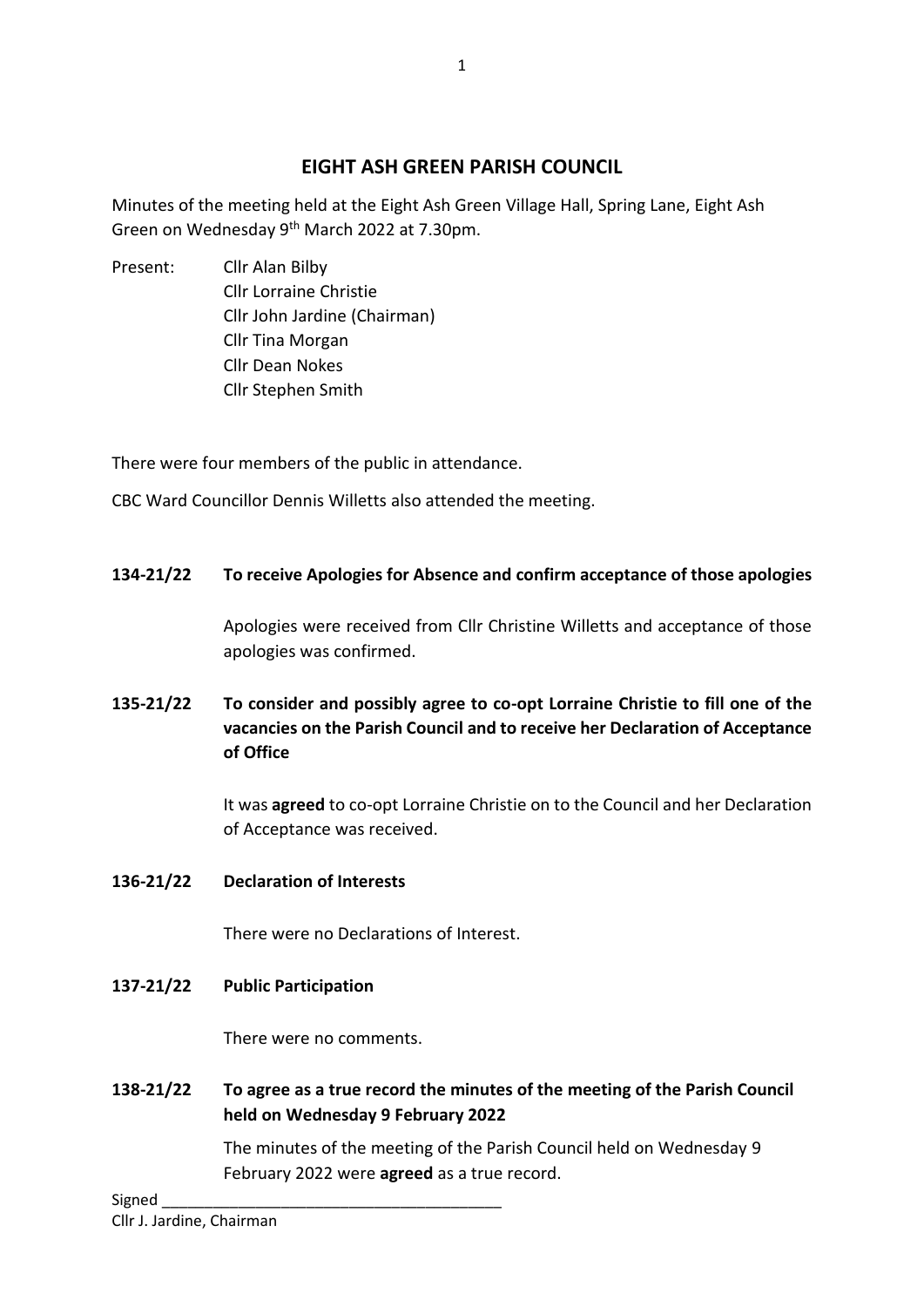**139-21/22 Report from the County and Borough Councillors**: Report from County Councillor and Ward Councillors, if present.

> Cllr Dennis Willetts gave apologies from Cllr Barber, who was attending another Parish Council meeting, and Cllr Leatherdale, who was at the CBC Cabinet meeting.

He referred to Enforcement Officers and said Parish Councils could employ these to hand out Fixed Penalty Notices for certain offences once they were properly trained. He said this could not be a councillor but would need to be a volunteer and the Council could keep the income. He said once an Enforcement Officer was in place the authority to give FPNs for a wider range of offences could be delegated from the appropriate authority if they are agreeable. He said this was a possible way to address parking issues in the parish and was an issue the Council might wish to consider.

He referred to the issue of S106 money from the Bellway development and said some problems had arisen. He said he had asked a senior officer in the Planning department to intervene to address these issues.

He referred to the continuing discussions about a new community facility and said both CBC and ECC councillors would appreciate a review with the leader of the project to offer support and see what progress had been made.

He referred to the Spring Lane parking consultation results. He said only one scheme had received the required support, at the junction of Spring Lane and The Walk, and this would be moved forward.

He said the Argents Lane traffic count had been completed. He said he was surprised by the HGV movements and he said he accepted there was some room for error. He said the results strengthened the case for banning HGVs from the road. He said there was no reason to impose a weight limit although possibly in view of the narrowness of the road it could be done in environmental grounds. He said from Essex Highways point of view the issue was not clearcut.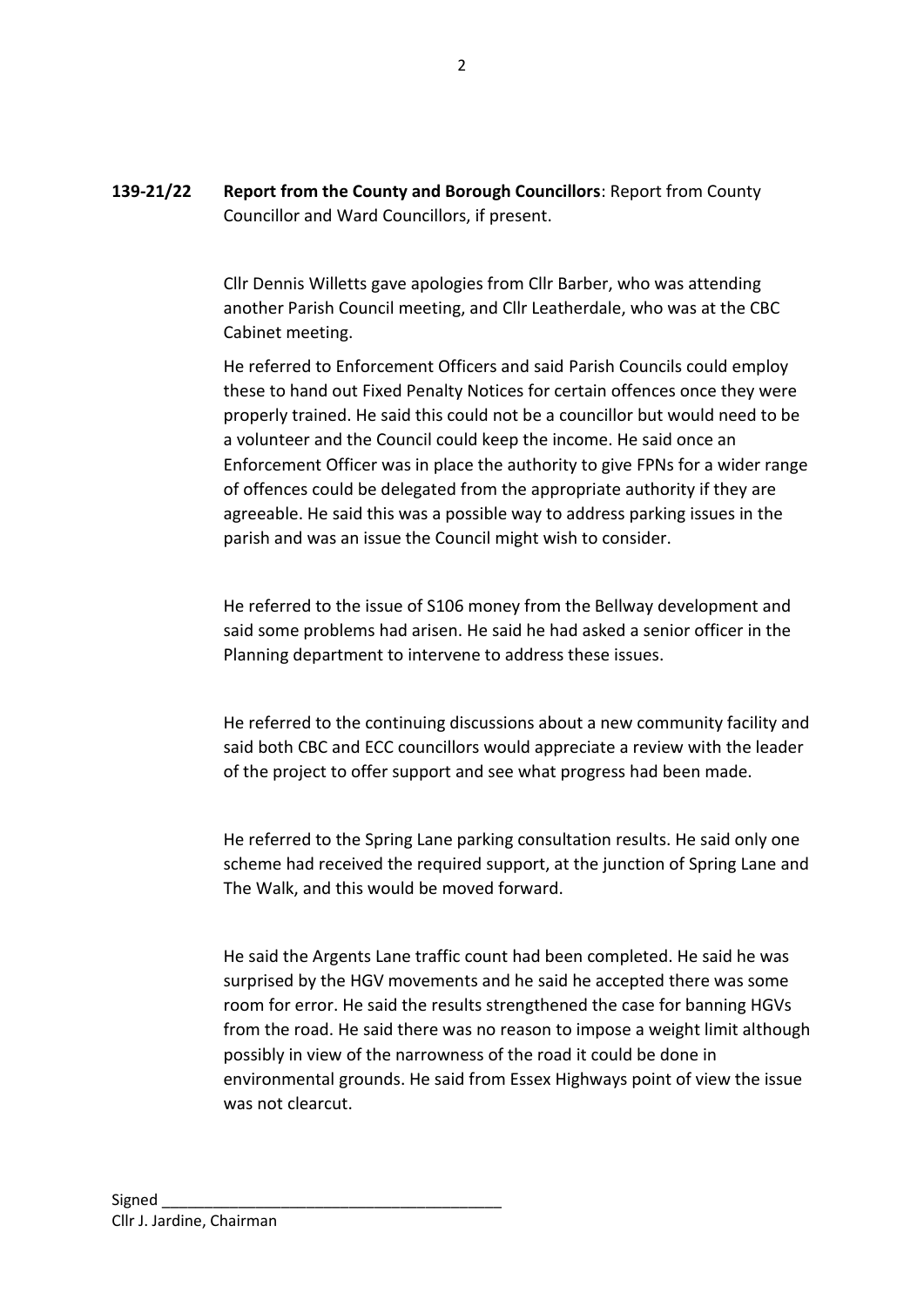He referred to the newsletter and said this would be delayed by a month so that Jubilee plans could be included.

He said there had been reported incidents of residents being approached and threatened in the Spring Lane area. He said the Council might consider introducing a Neighbourhood Watch scheme.

# **140-21/22 To review the Council's Action Tracker and to note any action necessary.**

The Council's Action Tracker was reviewed.

## **a) Village Hall update**

Cllr Jardine said he had met with the surveyor at the church site on the previous day. He said it had been an encouraging meeting with confirmation there was a covenant prohibiting commercial use for the land. He said the result of the survey was resulted.

## **b) Village Newsletter**

Cllr Jardine said following this meeting he would circulate a report on Jubilee activities to all councillors for comments for inclusion in the newsletter.

# **141-21/22 To agree the Parish Council response to planning applications received from Colchester Borough Council and to note decisions made on previous applications**

220575 - Hunters Lodge, Blind Lane, Eight Ash Green Colchester CO6 3QD - Proposed first floor extension over existing garage with a new two storey link to the existing dwelling. Proposed double garage and storage on ground floor, gym and shower room on the first floor linking to the existing first floor corridor.

It was **agreed** to comment as follows:

"The application includes a window at the rear of the proposed gym which will look directly into this neighbour's garden. This is contrary to the Eight Ash Green Village Design Guide DG5. The Council suggests this window is removed, or the applicant is obliged to fit a non-opening window in obscured glass."

220476 - Bullbanks Farm, Halstead Road, Eight Ash Green Colchester CO6 3PT - Application to determine if prior approval is required for a proposed change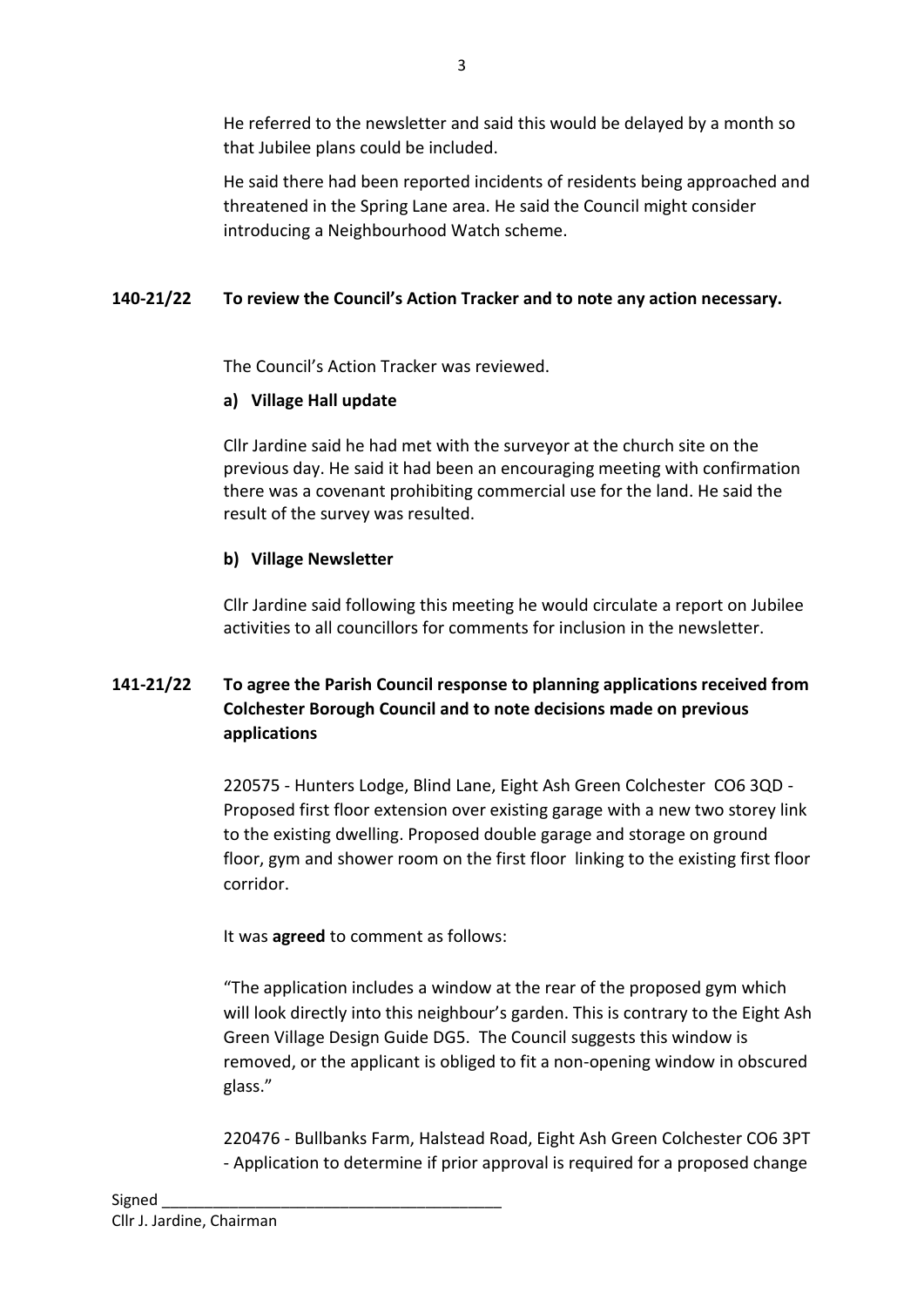of use of two agricultural buildings to a flexible use under Class R for B8 storage.

The increased detail since the previous application for this site was noted. It was **agreed** that there were still concerns about the potential for noise disruption to nearby neighbours.

### **Planning Decisions**

213516 - Swallow Field Glamping site, Heath Road, Fordham Heath Colchester - Erection of single dwellinghouse – *Permission refused, 3 reasons, 17 February 2022*

220065 - Abbots Dene, Abbotts Lane, Eight Ash Green Colchester CO6 3QL - Single storey outbuilding – *Permission granted, 4 conditions, 18 February 2022*

## **142-21/22 Heaths and Greens**

### **a) To receive a report on Heaths and Greens**

Mr Winterbourne said Chippetts Pond had been cleared. He said the spoil would be moved once the land was drier.

He said the willow at the pond on the corner of Daisy Green and Turkey Cock Lane had died. He referred to previous problems with this pond and asked the Clerk to go back to the Environment Agency.

He said the recent Volunteer Day on the heath had been well-attended with 6 people from Essex University and 20 local volunteers. He said he was grateful to the Cricketers pub for providing food.

He said he had spoken to Richard Fordham Tree Surgeons regarding the Scots Pine close to Seven Star House and was awaiting a report.

#### **b) To receive an update on any outstanding issues affecting Parish Council land.**

There were no outstanding issues.

### **143-21/22 Accounts & Payments:**

a) Statement of Accounts to be circulated prior to the meeting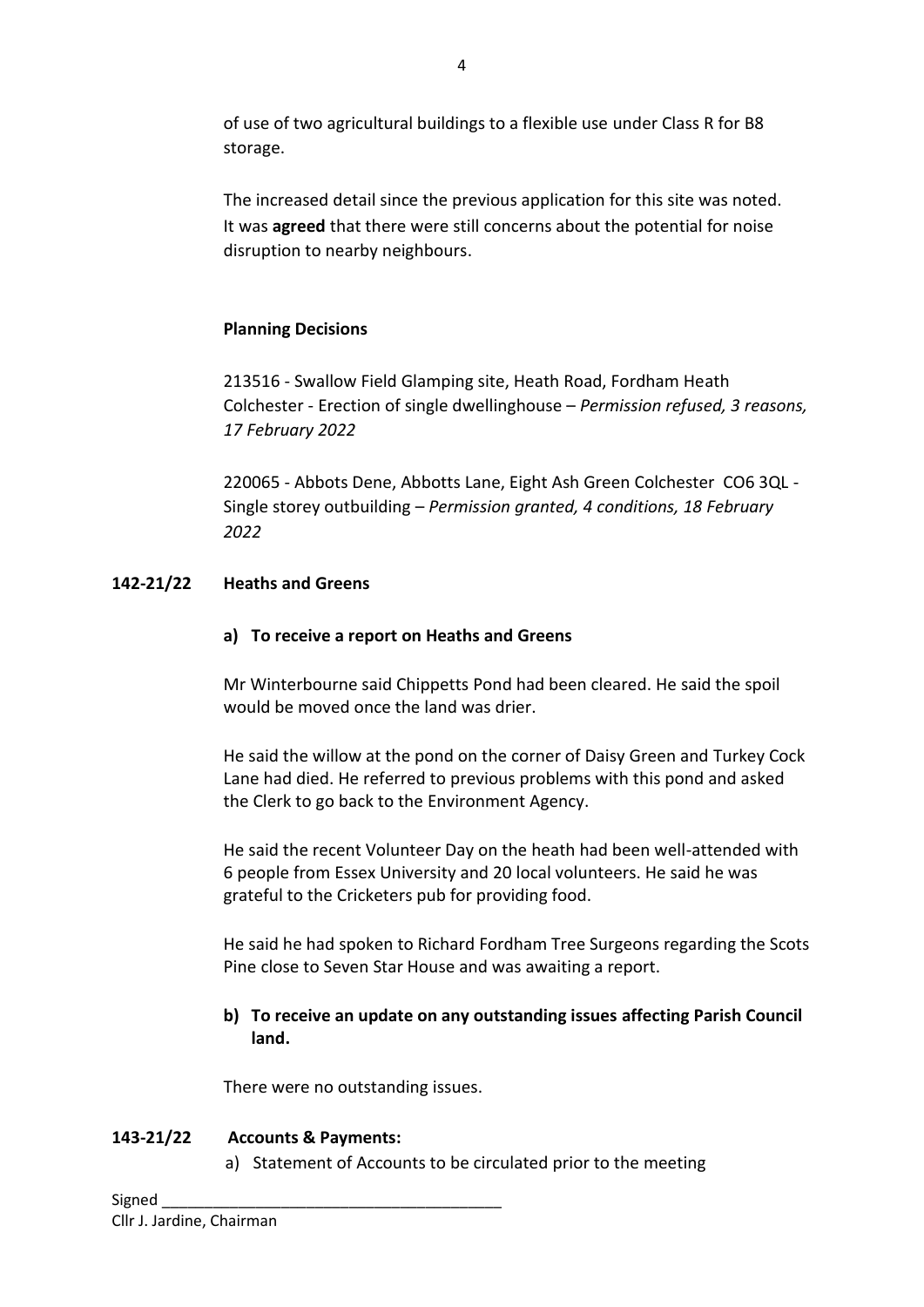b) Approve cheques for signature in accordance with 2021/22 Budget (Invoices Sheet) – to be circulated at the meeting.

Cheques were approved for signature as listed below:

| <b>Beautiful Bunting</b> | Jubilee Event        | £50.00  |
|--------------------------|----------------------|---------|
| <b>EALC</b>              | <b>Training</b>      | £180.00 |
| Mr K Winterbourne        | Expenses - tools     | £132.36 |
| 21CC Group               | Jubilee - Beacon     | £588.00 |
| <b>Cllr D Nokes</b>      | Jubilee - Plaque     | £139.50 |
| Cllr D Nokes             | Jubilee - Tree       | £158.00 |
| Open Spaces              | Renewal              | £45.00  |
| Various                  | Staff costs          | £669.92 |
| <b>HMRC</b>              | PAYE Q4              | £388.00 |
| The Cricketers           | <b>Volunteer Day</b> | £138.00 |

#### **144-21/22 To receive an update on the Parish Council's plans to mark the Platinum Jubilee of Her Majesty the Queen and to note any action necessary**

An update on the Council's plans to mark the Platinum Jubilee of Her Majesty the Queen was received.

The following points were noted:

- Thursday 2 June 2022 piper has been confirmed to play a specially composed piece;
- A band will play at the Cricketers in the evening;
- No licence is required for the beacon;
- A Risk Assessment will be needed for the beacon;
- The plaque will be unveiled on the Thursday evening;
- The Clerk will look for more details on the proposed oak tree to be provided by CBC;
- Friday 2 June 2022 a street party to take place in Porters Cottages;
- Quiz will take place Friday night at the Cricketers CLlr Bilby to sort prizes;
- Cllr Jardine will approach the person chosen to light the beacon;
- A 50s dance to take place Saturday 4 June at the Village Hall, with 120 tickets at £5 each, 2 per household;
- Afternoon Tea will be held at the Village Hall on the Saturday afternoon;
- Sunday 5 June event on the heath including cricket, bouncy castle.
- Bunting has been ordered.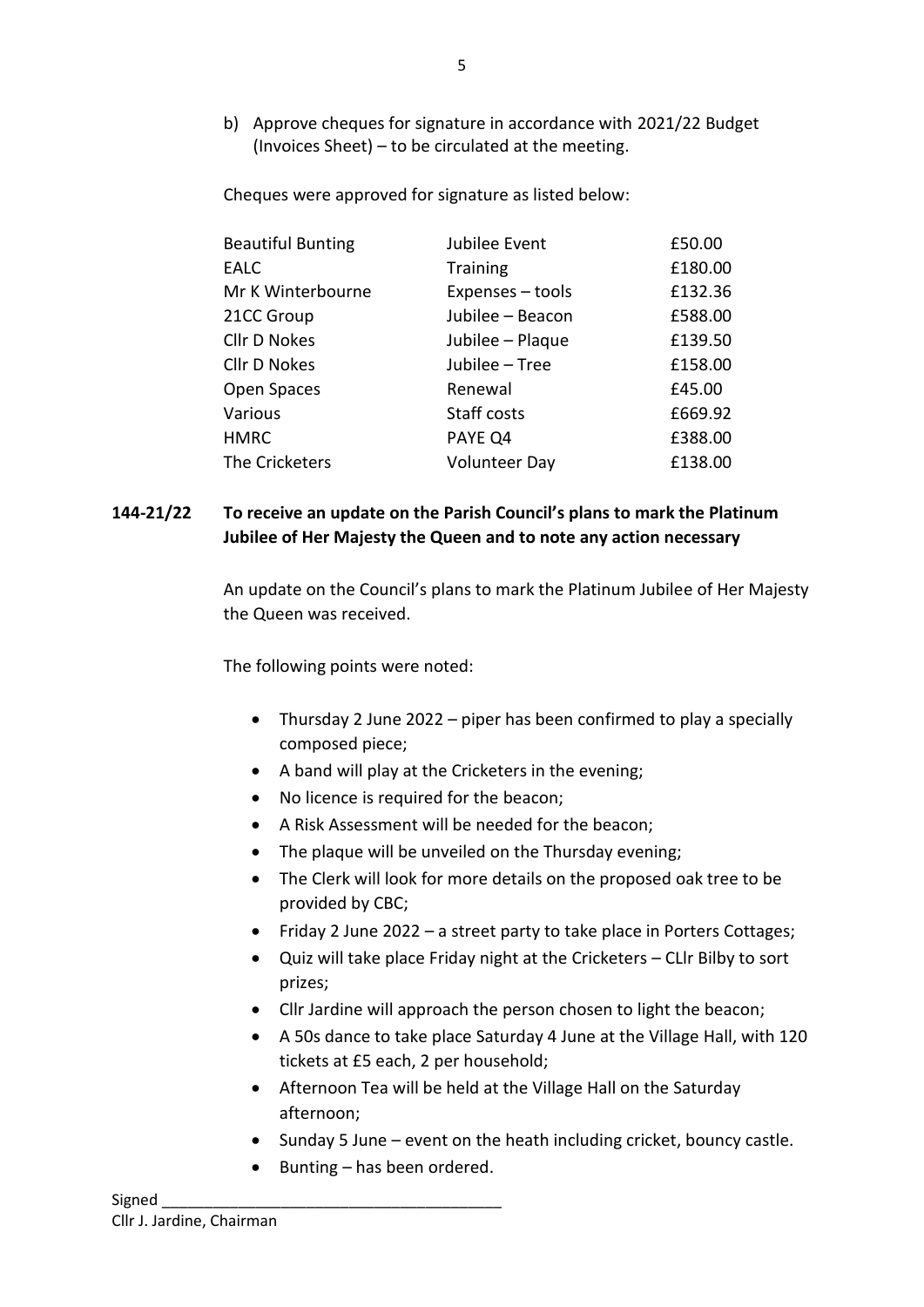#### **145-21/22 Highways**

**a) To discuss parking and obstruction issues in Wood Lane and agree any action necessary**

Parking and obstruction issues in Wood Lane was discussed and the following was noted:

- Essex Highways are investigating the hole in Wood Lane;
- There is a risk of utilities pipes fracturing;
- Cllr Dennis Willetts said he would contact EH to ask them to look aty the issue again.

### **b) To discuss the safety of pedestrians along Spring Lane and agree any action necessary**

Cllr Bilby said he would investigate the possibility of a footway from Huxtables Lane towards the Cricketers and bring to a future meeting.

#### **146-21/22 Village Fete**

**a) To consider and possibly agree to allow use of the football pitch side of the heath for a village event on Saturday 16 July 2022, including access for setting up and clearing away on Friday 15 July and Sunday 17 July 2022.**

It was **agreed** to allow use of the football pitch side of the heath for a village event on Saturday 16 July 2022, including access for setting up and clearing away on Friday 15 July and Sunday 17 July 2022.

#### **b) To consider and possibly agree to contribute towards the cost of portable conveniences for this event up to a maximum of £1,500**

It was **agreed** to contribute towards the cost of portable conveniences for this event up to a maximum of £1,500.

#### **147-21/22 To receive reports from Councillors including any reportable incidents**

Cllr Nokes said he would bring the Welcome Pack for new homes and the Vehicle Activated Sign to address speeding in the parish to the next meeting.

6